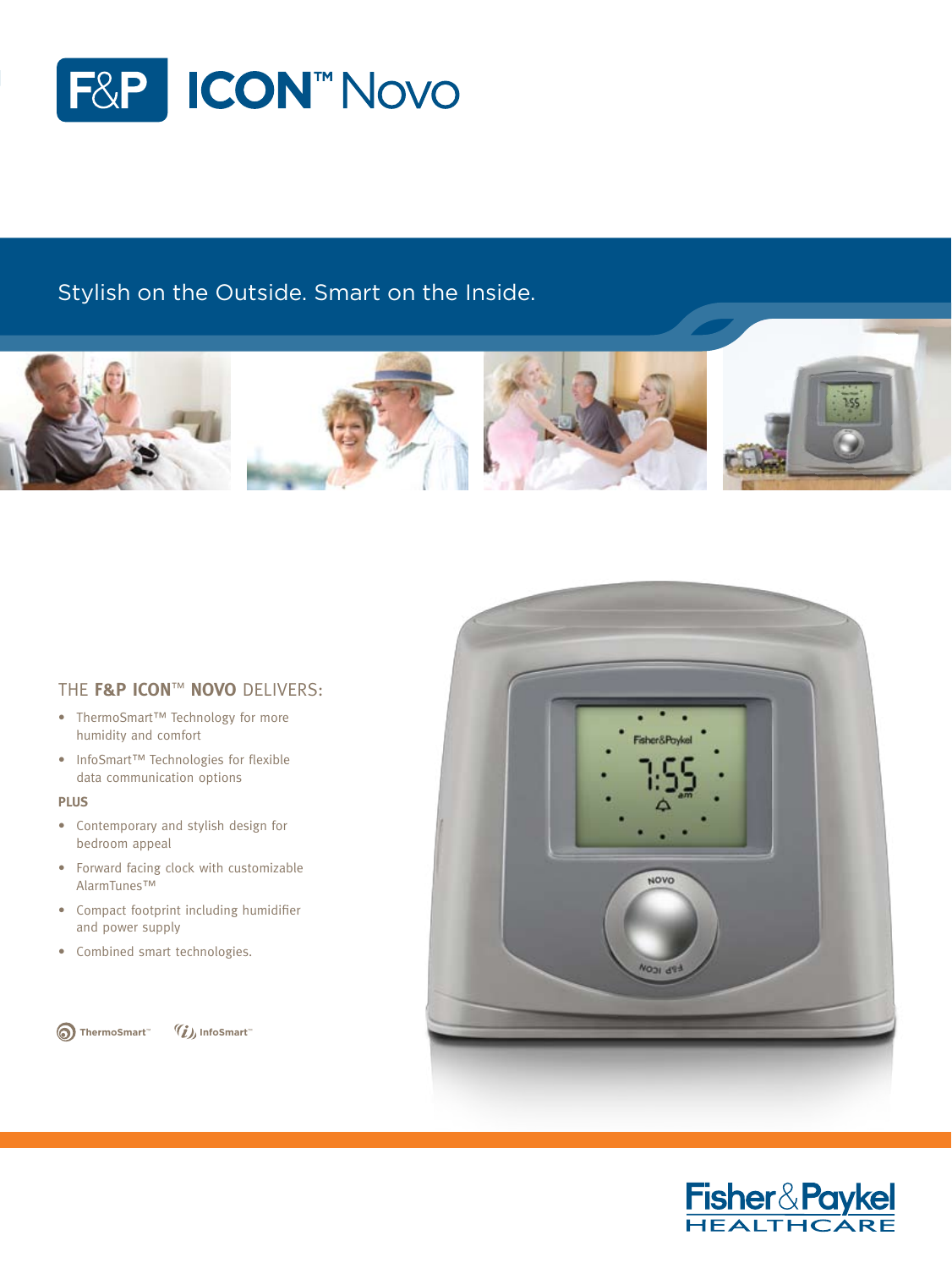# Stylish on the Outside. Smart on the Inside.

The F&P ICON™ has been designed from the outside-in to answer the strong call for a contemporary, compact CPAP that blends seamlessly into any bedroom environment, helping to break down some of the traditional resistance associated with CPAP therapy. Inside the F&P ICON™ is a comprehensive set of intelligent technologies, integrated into one stylish solution to deliver new levels of therapy, while effectively meeting your business needs.

# **ThermoSmart**™

More humidity. More comfort.

ThermoSmart™ Technology includes an advanced humidification algorithm and a heated breathing tube, which both work to provide optimal humidity and reduce condensation. Patients will benefit from higher levels of humidity<sup>1</sup> for improved comfort<sup>2,3</sup> and a clinically proven better night's sleep.<sup>3</sup>



### **InfoSmart**™ Technologies More communication. More results.

**InfoSmart**™

Retrieving compliance data in a timely and efficient manner is crucial to improving patient outcomes and achieving business success. The F&P ICON™ provides a range of solutions to suit varied business needs.

#### **Data Communication**

- InfoSend™ View: The patient can relay sleep data from the display screen of the device over the telephone, which can then be verified using the F&P InfoSmart™ software
- SmartStick™ (Net): The functionality of the SmartStick™ and SmartStick™ Net have been combined into one, so the choice of data retrieval becomes even more simple and cost effective. The physical SmartStick™ can be sent via the mail for data download, or the sleep data can be sent electronically via the web.

#### **Data Reporting**

Treatment compliance and efficacy reporting is a key factor for comprehensive patient follow-up and thus therapy outcomes. F&P InfoSmart™ Software produces comprehensive charting and reporting of patient data including:

- A choice of 30, 60 or 90 days of summary data
- Cumulative summary data from first use

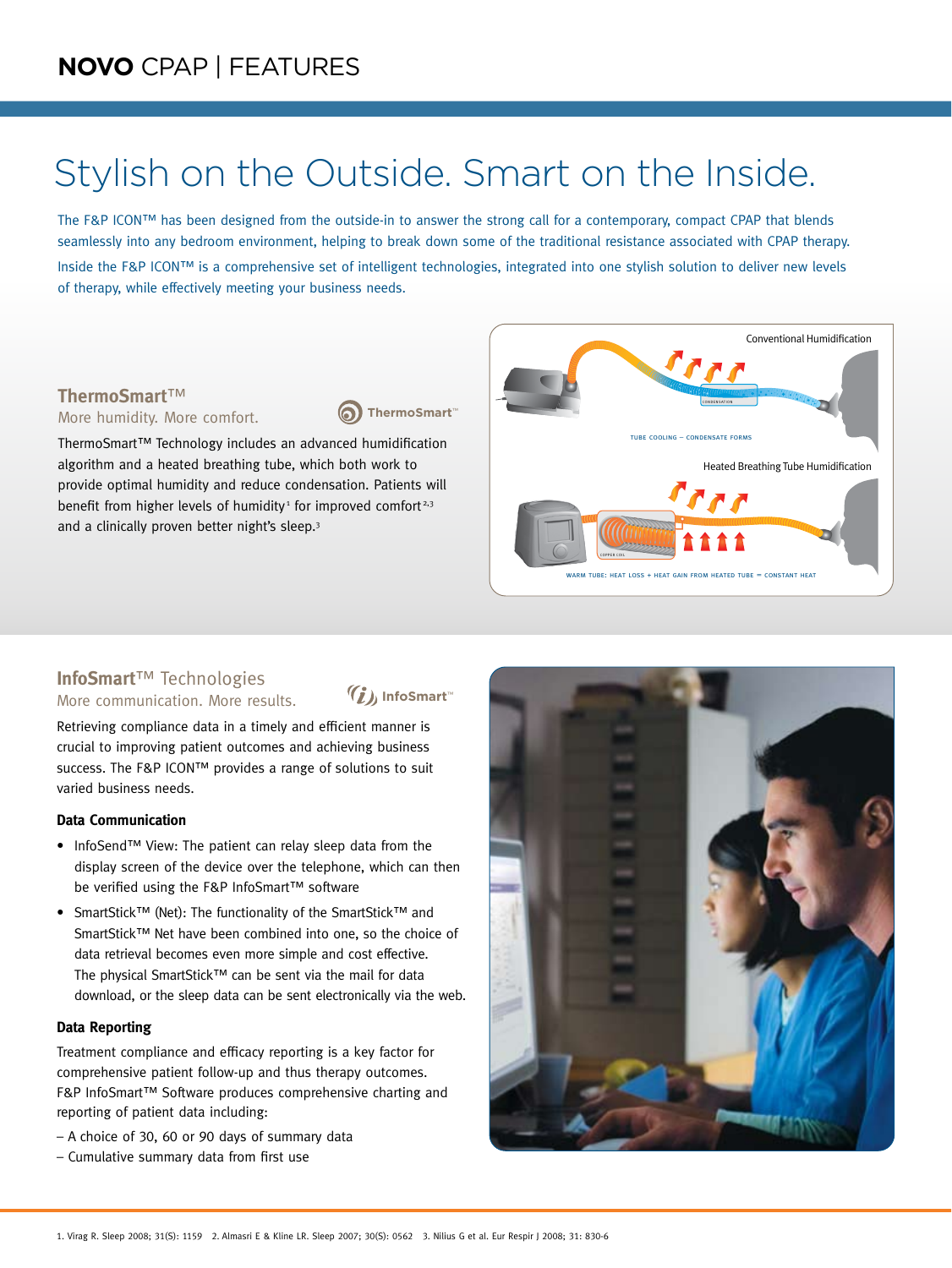